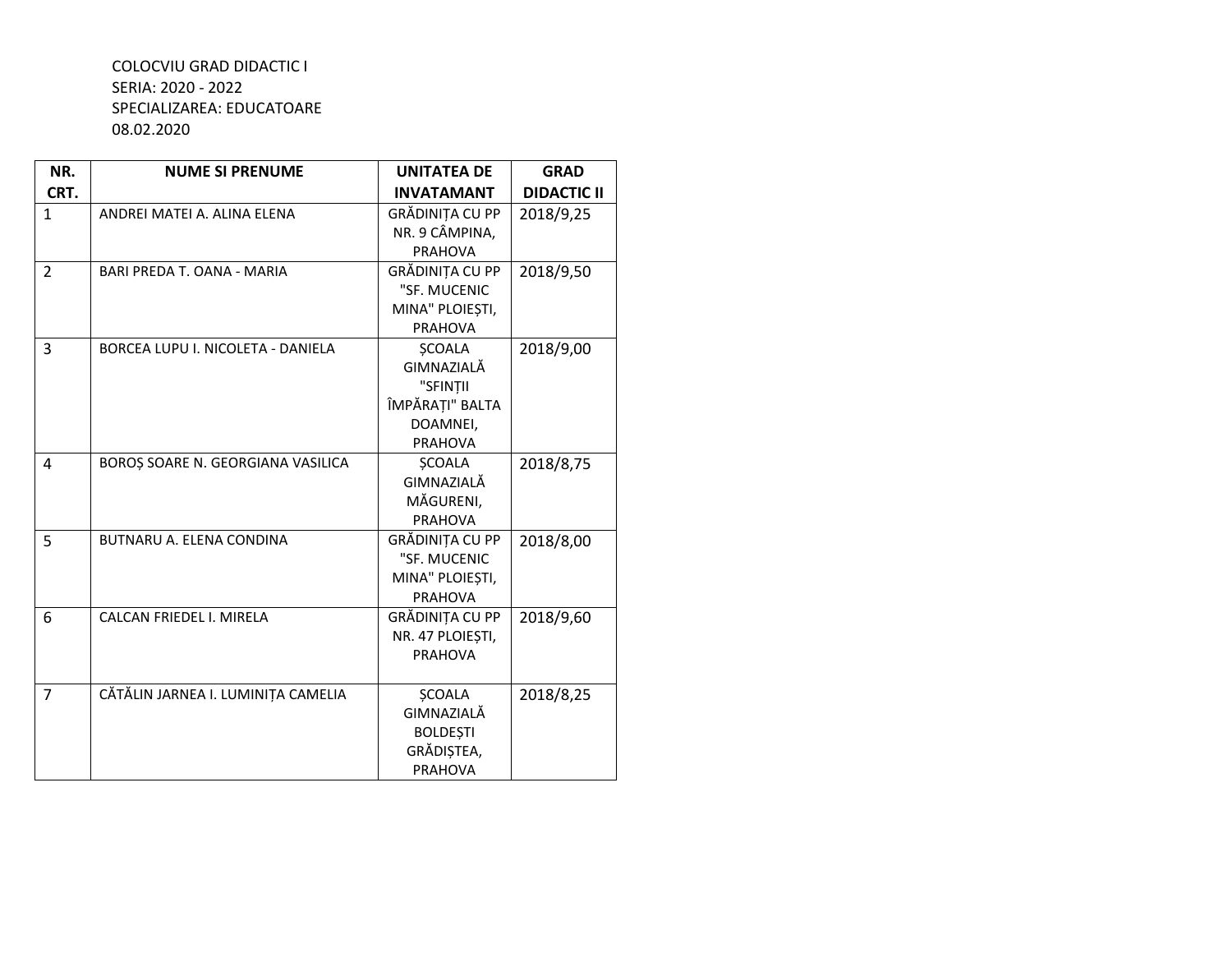| 8  | COJOCARU IGNAT I. MIHAELA         | <b>SCOALA</b>           | 2018/9,25 |
|----|-----------------------------------|-------------------------|-----------|
|    |                                   | GIMNAZIALĂ              |           |
|    |                                   | BABA ANA,               |           |
|    |                                   | <b>PRAHOVA</b>          |           |
| 9  | COMȘA IANCU D. ADELA ROXANA       | <b>SCOALA</b>           | 2018/9,50 |
|    | <b>GABRIELA</b>                   | GIMNAZIALĂ              |           |
|    |                                   | <b>BRAZI, PRAHOVA</b>   |           |
|    |                                   |                         |           |
| 10 | DOROGHEANU ENACHE I. RALUCA       | GRĂDINIȚA STEP          | 2018/8,70 |
|    | <b>MIHAELA</b>                    | BY STEP CU PP           |           |
|    |                                   | "DUMBRAVA               |           |
|    |                                   | MINUNATĂ"               |           |
|    |                                   | PLOIEȘTI,               |           |
|    |                                   | <b>PRAHOVA</b>          |           |
| 11 | GAVRILĂ BURLACU N. ANDREEA MILENA | GRĂDINIȚA CU PP         | 2016/9,25 |
|    |                                   | NR. 47 PLOIESTI,        |           |
|    |                                   | <b>PRAHOVA</b>          |           |
|    |                                   |                         |           |
| 12 | GHEORGHE DASCĂLU D. MARIA ROXANA  | GRĂDINIȚA CU PP         | 2016/9,90 |
|    |                                   | <b>\$I PN NR. 28</b>    |           |
|    |                                   | PLOIESTI,               |           |
|    |                                   | <b>PRAHOVA</b>          |           |
| 13 | HORTOLOMEI CRISTEA V. MONICA      | GRĂDINIȚA CU PP         | 2011/8,56 |
|    | <b>MIHAELA</b>                    | NR. 9 CÂMPINA,          |           |
|    |                                   | <b>PRAHOVA</b>          |           |
|    |                                   |                         |           |
| 14 | IORGA R.G. ANDREEA GEORGIANA      | GRĂDINIȚA CU PP         | 2018/9,80 |
|    |                                   | <b>\$I PN NR. 38</b>    |           |
|    |                                   | PLOIEȘTI,               |           |
|    |                                   | PRAHOVA                 |           |
| 15 | <b>MARIN S. IOANA</b>             | GRĂDINIȚA CU PP         | 2013/9,50 |
|    |                                   | <b>ŞI PN "LICURICI"</b> |           |
|    |                                   | PLOIEȘTI,               |           |
|    |                                   | <b>PRAHOVA</b>          |           |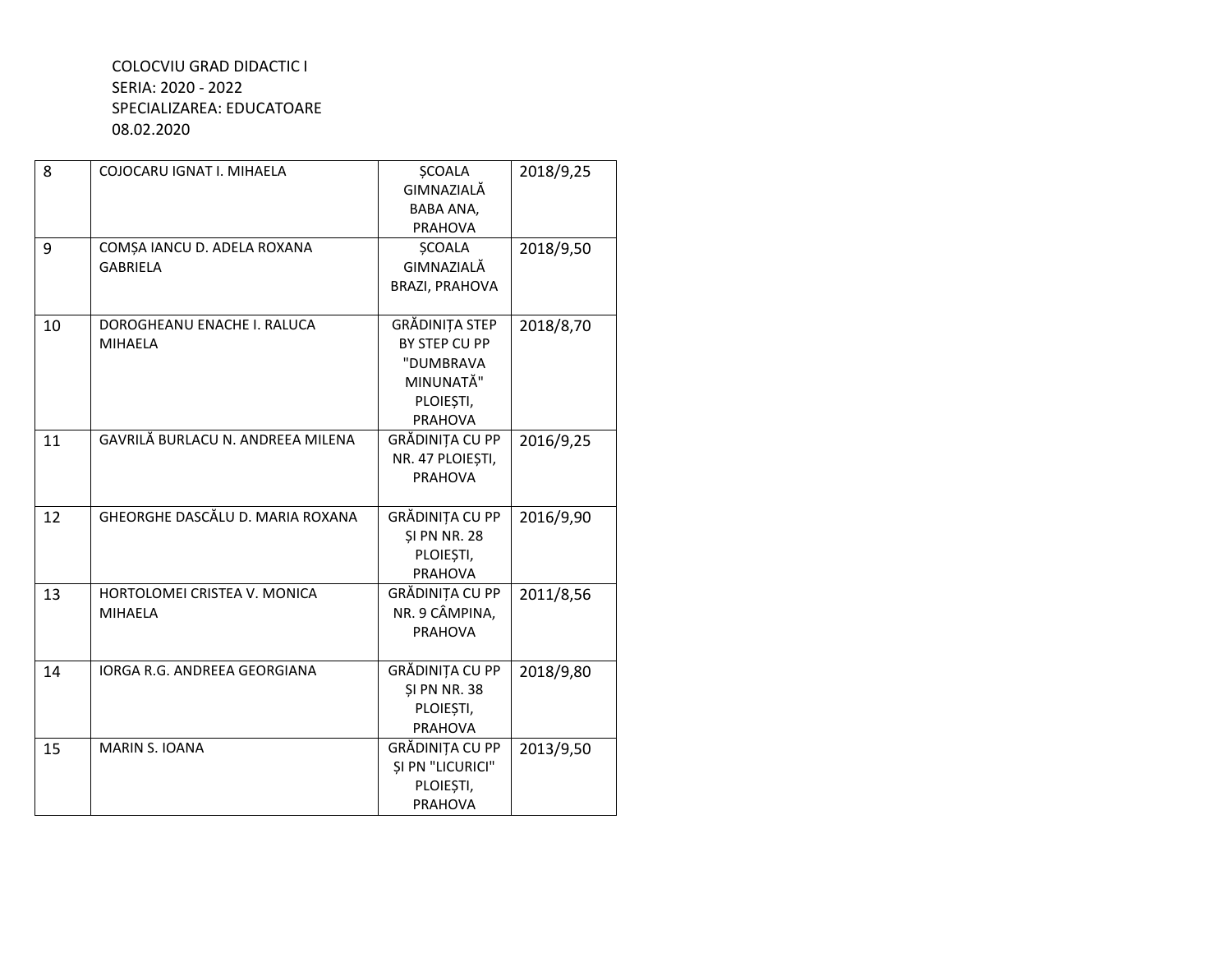| 16 | MATACHE NIȚĂ Ș. ANCUȚA ALEXANDRA | GRĂDINIȚA CU PP<br>NR. 5, MIZIL,<br><b>PRAHOVA</b>                                            | 2018/9,50 |
|----|----------------------------------|-----------------------------------------------------------------------------------------------|-----------|
| 17 | MOLDOVEANU C. MĂDĂLINA ELENA     | <b>LICEUL TEORETIC</b><br>"AUREL VLAICU"<br>BREAZA,<br><b>PRAHOVA</b>                         | 2018/9,35 |
| 18 | MORARIU BADEA C. DANA ELENA      | <b>ŞCOALA</b><br>GIMNAZIALĂ<br>"AL.I. CUZA"<br><b>POTIGRAFU</b><br>GORGOTA,<br><b>PRAHOVA</b> | 2018/9,00 |
| 19 | NECULAI ANDREI T. JANETTE        | <b>ŞCOALA</b><br>GIMNAZIALĂ NR.<br>1 TELEGA,<br><b>PRAHOVA</b>                                | 2018/9,35 |
| 20 | OLTEANU LAZĂR N. ADINA MARIA     | <b>SCOALA</b><br>GIMNAZIALĂ<br><b>BUDA RÂFOV,</b><br><b>PRAHOVA</b>                           | 2015/9,75 |
| 21 | OPREA OLTEANU D. ELENA ELVIRA    | GRĂDINIȚA CU PP<br>NR. 5, MIZIL,<br><b>PRAHOVA</b>                                            | 2018/9,30 |
| 22 | POPA PASCU G. DORINA ALINA       | <b>ŞCOALA</b><br>GIMNAZIALĂ<br>"PLATON<br>MOCANU"<br>DRAJNA,<br><b>PRAHOVA</b>                | 2015/9,13 |